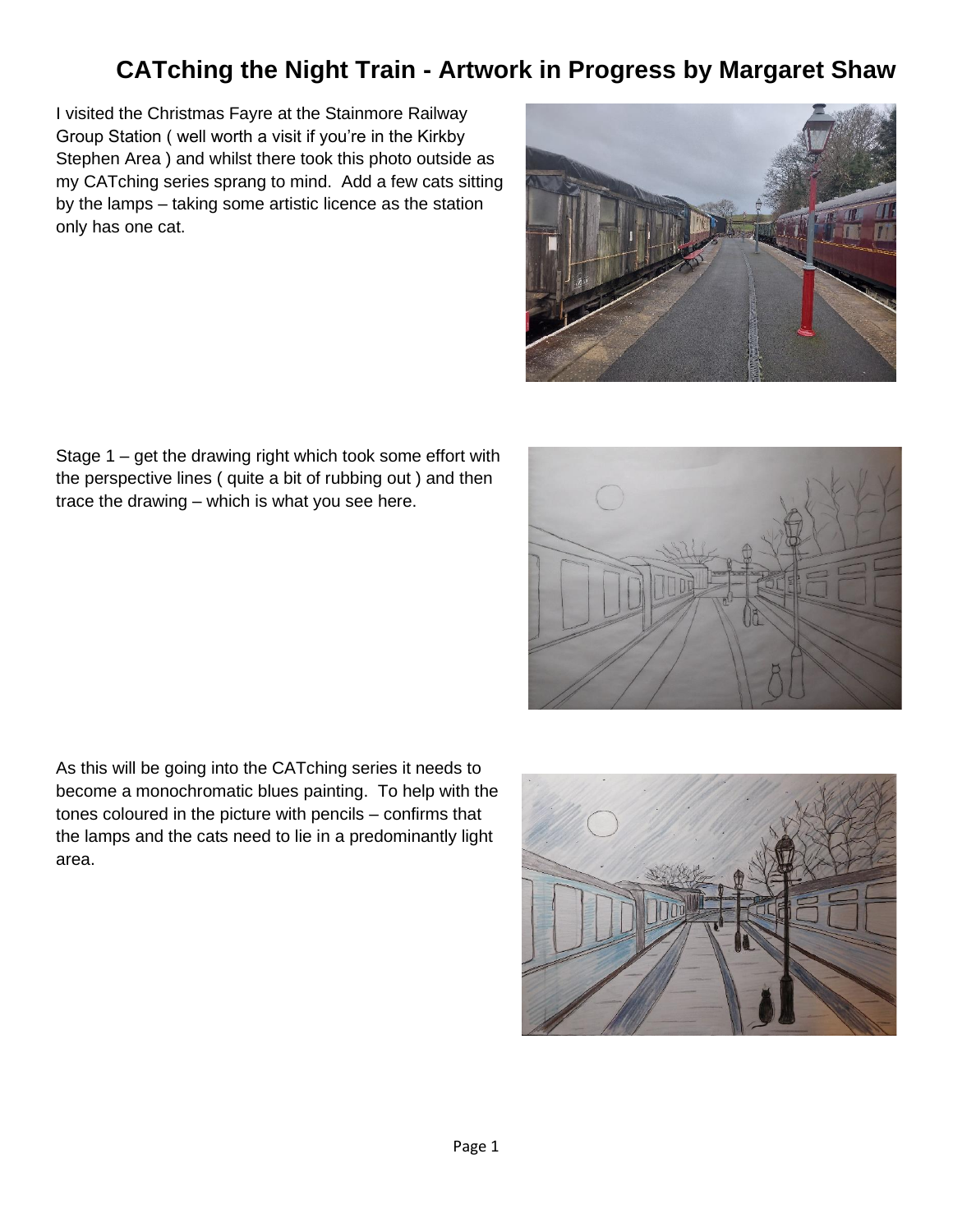## **CATching the Night Train - Artwork in Progress by Margaret Shaw**

Established the tonal values with a set of light washes using prussian blue, ultramarine, cerulean blue, turquoise, pthalo blue and transparent grey. Tried to keep the white areas clear but the blue in the sky ran into the moon and the lamps.



Strengthened the washes. Used opaque white to recover the moon and put in the darks on the train tops and underneath them. Working from the distance added the bridge and the rails. Lifted out the halos round the moon and the lamps



Next step was to re insert the lamps and the cats and paint them black. As with the moon used the opaque white to recover the white in the lamps. Final steps were outlining with water soluble pencils and carefully going over with the paints on a rigger brush. Added the trees and used the opaque white to dry brush the halos.